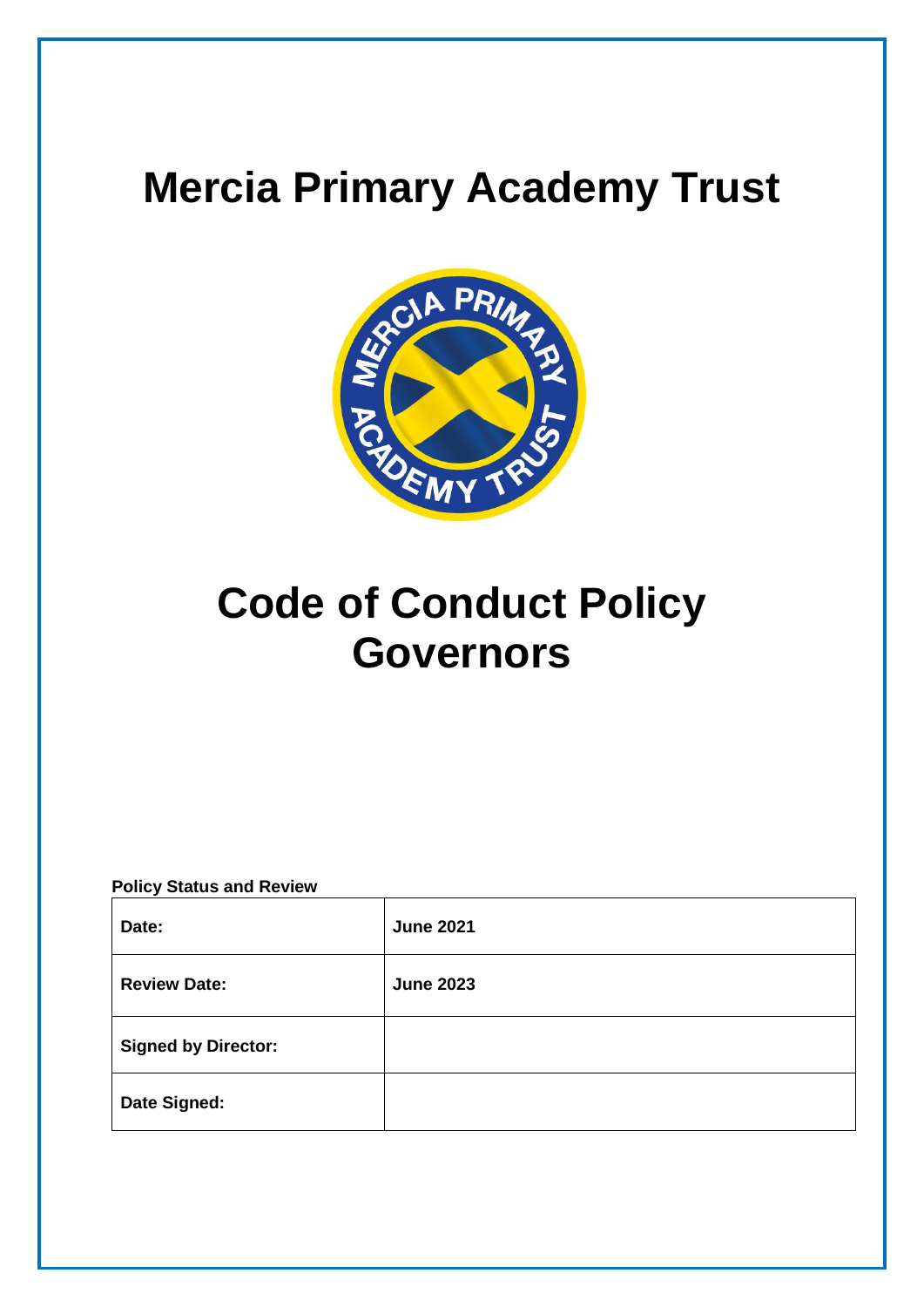# **The purpose of the governing body**

The governing body is the school's accountable body. It is responsible for the conduct of the school and for promoting high standards. The governing body aims to ensure that children are attending a successful school which provides them with a good education and supports their well-being.

#### **The governing body:**

- Sets the strategic direction of the school by:
- Setting the values, aims and objectives for the school
- Agreeing the policy framework for achieving those aims and objectives
- Setting targets
- Agreeing the school improvement strategy which includes approving the budget and agreeing the staffing structure
- Challenges and supports the school by monitoring, reviewing and evaluating: The implementation and effectiveness of the policy framework progress towards targets
- The implementation and effectiveness of the school improvement strategy
- The budget and the staffing structure
- Conducts self-evaluation

# **Ensures accountability by:**

- Responding to Ofsted reports when necessary
- Holding the Headteacher to account for the performance of the school
- Ensuring parents and pupils are involved, consulted and informed as appropriate
- Making available information to the community
- Appoints and performance manages the Headteacher who will deliver the aims (through the day to day management of the school, implementation of the agreed policy framework and school improvement strategy, and delivery of the curriculum) and report appropriately to the governing body.
- For governing bodies to carry out their role effectively, governors must be:
- Prepared and equipped to take their responsibilities seriously;
- Acknowledged as the accountable body by the lead professionals;
- Supported by the appropriate authorities in that task; and
- Willing and able to monitor and review their own performance.

# **The role of a governor**

The governing body is a corporate body, which means:

- No governor can act on her/his own without proper authority from the full governing body;
- All governors carry equal responsibility for decisions made, and
- Although appointed through different routes (i.e. parents, staff, co-opted, member appointed), the overriding concern of all governors has to be the welfare of the school as a whole.

# **General**

- We understand the purpose of the governing body and the role of the Headteacher as set out above.
- We are aware of and accept the Nolan seven principles of public life: see appendix.
- We accept that we have no legal authority to act individually, except when the governing body has given us delegated authority to do so, and therefore we will only speak on behalf of the governing body when we have been specifically authorised to do so.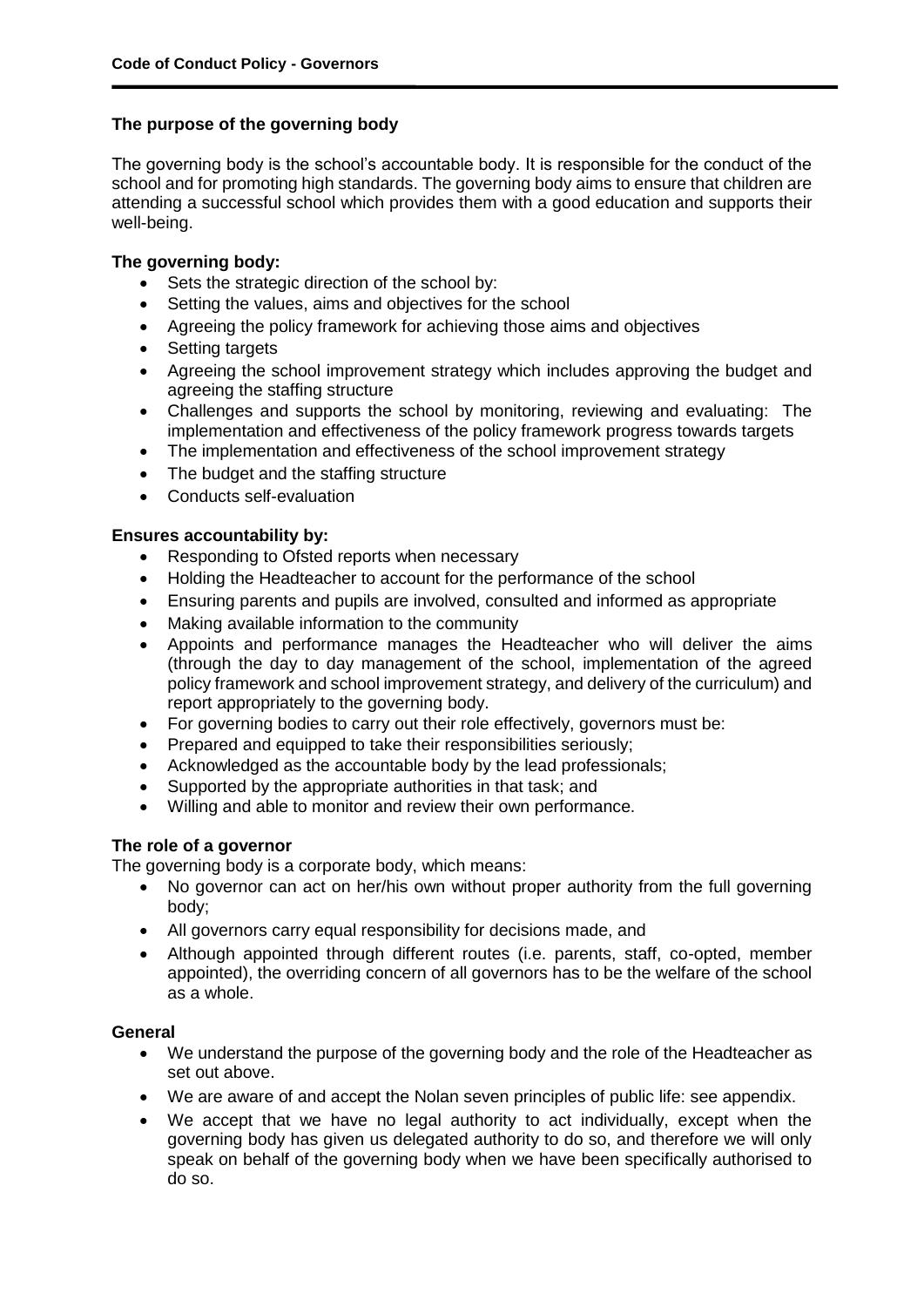- We have a duty to act fairly and without prejudice, and in so far as we have responsibility for staff, we will fulfil all that is expected of a good employer.
- We will encourage open government and will act appropriately.
- We accept collective responsibility for all decisions made by the governing body or its delegated agents. This means that we will not speak against majority decisions outside the governing body meeting.
- We will consider carefully how our decisions may affect the community and other schools.
- We will always be mindful of our responsibility to maintain and develop the ethos and reputation of our school. Our actions within the school and the local community will reflect this.
- In making or responding to criticism or complaints affecting the school we will follow the procedures established by the governing body.

# **Commitment**

- We acknowledge that accepting office as a governor involves the commitment of significant amounts of time and energy.
- We will each involve ourselves actively in the work of the governing body, and accept our fair share of responsibilities, including service on committees or working groups. If acting as directors, we will not go beyond our duties or act outside of the powers of authority conveyed on us, and acknowledge that were we to do so we could be held liable to the school and/or third parties.
- If acting as members of the trust body, we accept that we may be held responsible up to the limit in the articles of association, were the school/trust to go bankrupt.
- We will make full efforts to attend all meetings and where we cannot attend explain in advance in full why we are unable to.
- We will get to know the school well and respond to opportunities to involve ourselves in school activities.
- Our visits to school will be arranged in advance with the staff and undertaken within the framework established by the governing body and agreed with the Headteacher.
- We will consider seriously our individual and collective needs for training and development, and will undertake relevant training
- We are committed to actively supporting and challenging the Headteacher.

# **Relationships**

- We will strive to work as a team in which constructive working relationships are actively promoted.
- We will express views openly, courteously and respectfully in all our communications with other governors.
- We will support the chair in their role of ensuring appropriate conduct both at meetings and at all times.
- We are prepared to answer queries from other governors in relation to delegated functions and take into account any concerns expressed, and we will acknowledge the time, effort and skills that have been committed to the delegated function by those involved.
- We recognise that the roles of governor, staff member and volunteers in school are different. Where I am also a staff member and/or volunteer in school I will maintain the separation of my roles.
- We will seek to develop effective working relationships with the Headteacher, staff and parents, the local authority and other relevant agencies and the community.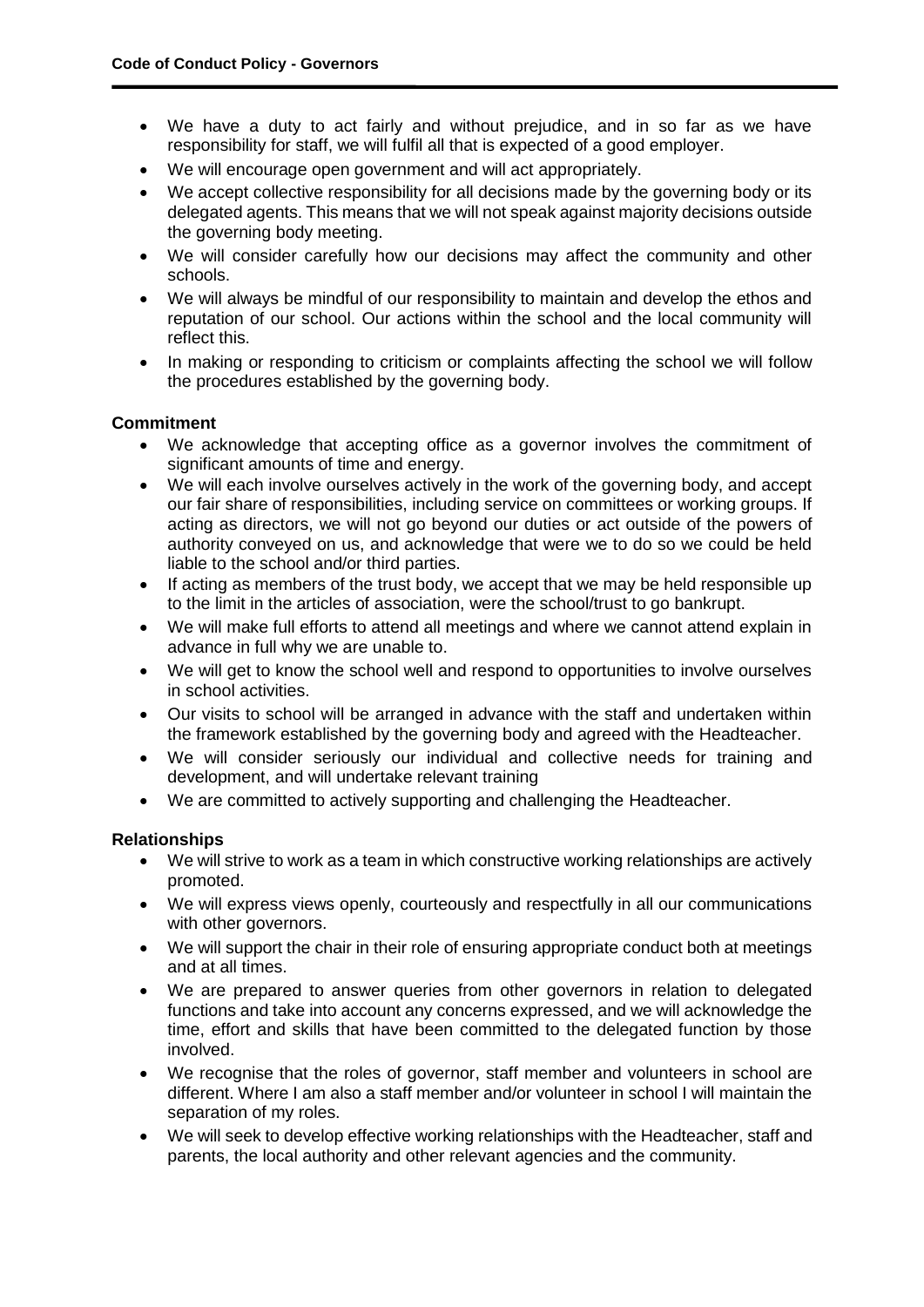# **Confidentiality**

- We will observe complete confidentiality when matters are deemed confidential or where they concern specific members of staff or pupils, both inside or outside school.
- We will exercise the greatest prudence at all times when discussions regarding school business arise outside a governing body meeting.
- We will not reveal the details of any governing body vote.

# **Conflicts of interest**

- We will record any pecuniary or other business interest that we have in connection with the governing body's business in the Register of Business Interests.
- We will declare any pecuniary interest or a personal interest which could be perceived as a conflict of interest - in a matter under discussion at a meeting and offer to leave the meeting for the appropriate length of time.
- We will act in the best interests of the school as a whole and not as a representative of any group, even if elected to the governing body.

# **Breach of this code of practice**

- If we believe this code has been breached, we will raise this issue with the chair and the chair will investigate; the governing body should seek to resolve any difficulties or disputes constructively;
- Should it be the chair that we believe has breached this code, another governor, such as the vice chair will investigate;
- We understand that any allegation of a material breach of this code of practice by any governor shall be raised at a meeting of the governing body, and, if agreed to be substantiated by a majority of governors, shall be minuted and can lead to consideration of suspension or in some circumstances removal from the governing body.
- In taking the decision to suspend we will follow a process as set out in Annex A.

Governors will sign the Code at the first governing body meeting of each school year.

# **Undertaking**:

As a member of the governing body I will always have the well-being of the children and the reputation of the school at heart; I will do all I can to be an ambassador for the school, publicly supporting its aims, values and ethos; I will never say or do anything publicly that would embarrass the school, the governing body, the Headteacher or staff.

This information can be made available in a range of formats and languages, including Braille and large print. If this would be useful to you or someone you know, please contact your Directorate HR Unit.

*A signed copy of this document is available from the school office.*

| Version | <b>Date</b><br>approved | <b>Changes</b>                                                  | Reasons for alterations<br>and signature        |
|---------|-------------------------|-----------------------------------------------------------------|-------------------------------------------------|
|         | Dec 2020                | Principal<br>Replaced<br>Headteacher. Added version<br>control. | with   Appropriate<br>м<br>language.<br>l Booth |
|         | <b>March 2021</b>       | Added a range of formats                                        | Accessibility                                   |

#### **Version Control**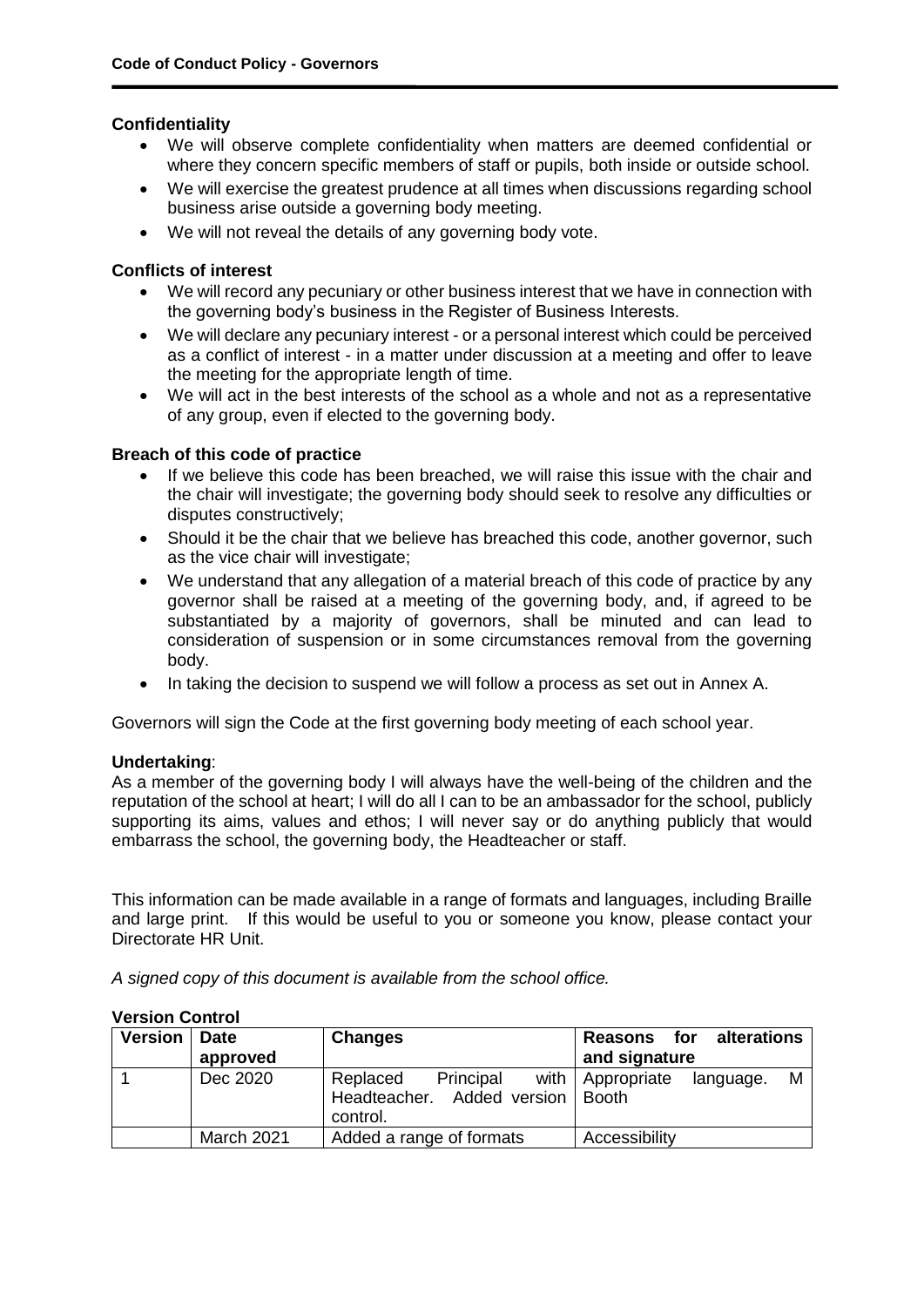## **Appendix: The Seven Principles of Public Life**

*(originally published by the Nolan Committee: The Committee on Standards in Public Life was established by the then Prime Minister in October 1994, under the Chairmanship of Lord Nolan, to consider standards of conduct in various areas of public life, and to make recommendations).* 

#### **Selflessness**

Holders of public office should act solely in terms of the public interest. They should not do so in order to gain financial or other material benefits for themselves, their family, or their friends.

#### **Integrity**

Holders of public office should not place themselves under any financial or other obligation to outside individuals or organisations that might seek to influence them in the performance of their official duties.

#### **Objectivity**

In carrying out public business, including making public appointments, awarding contracts, or recommending individuals for rewards and benefits, holders of public office should make choices on merit.

#### **Accountability**

Holders of public office are accountable for their decisions and actions to the public and must submit themselves to whatever scrutiny is appropriate to their office.

#### **Openness**

Holders of public office should be as open as possible about all the decisions and actions that they take. They should give reasons for their decisions and restrict information only when the wider public interest clearly demands.

#### **Honesty**

Holders of public office have a duty to declare any private interests relating to their public duties and to take steps to resolve any conflicts arising in a way that protects the public interest.

#### **Leadership**

Holders of public office should promote and support these principles by leadership and example.